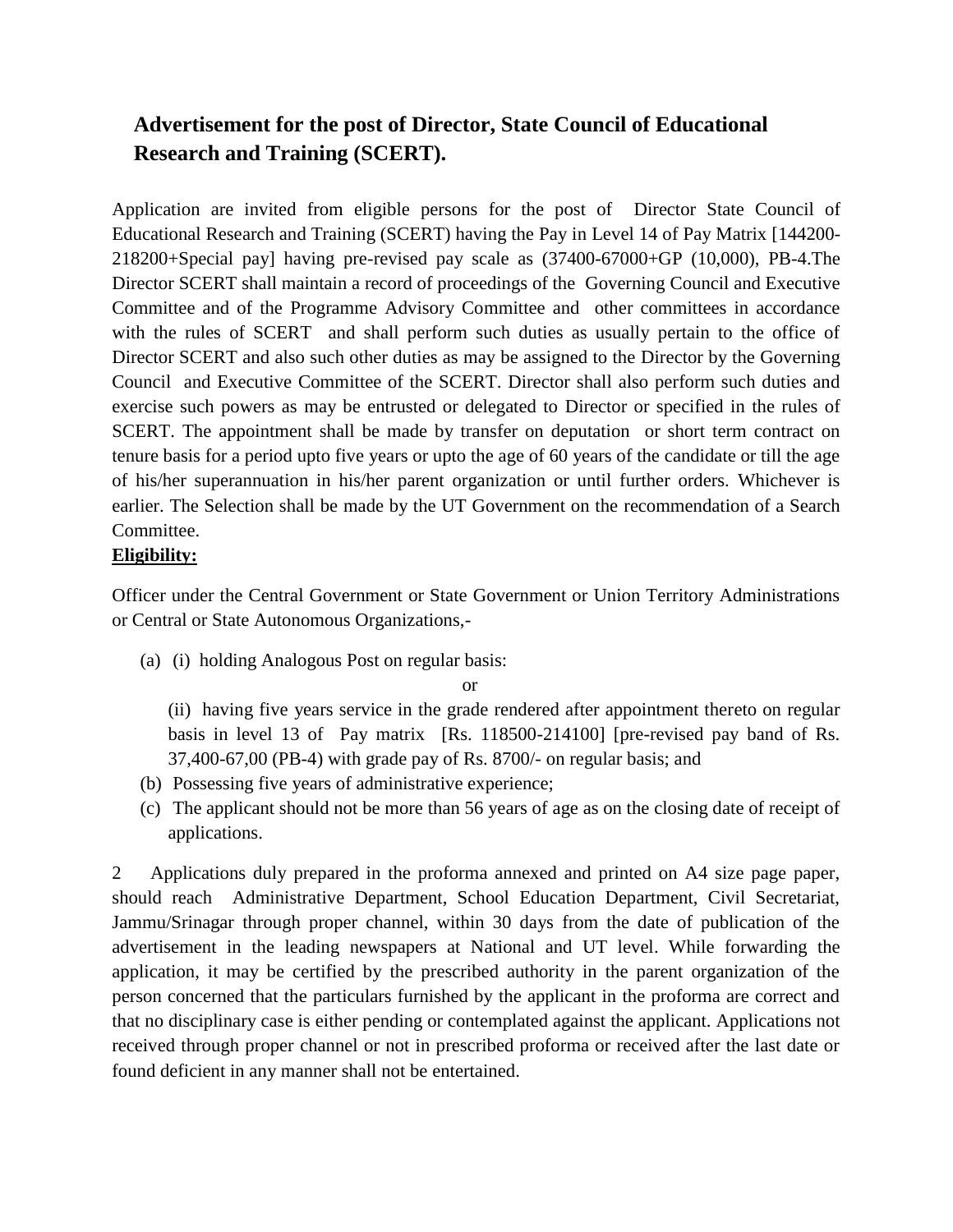#### PROFORMA

#### APPLICATION FOR THE POST OF DIRECTOR, SCERT, JK UT.

Affix passport size photograph

- 1. Name ( in block letters):-
- 2. Father's/husband name:
- 3. Date of birth:
- 4. Date of superannuation in parent organization:
- 5. Age as on the last date of receipt of application:
- 6. Sex:
- 7. Nationality
- 8. Permanent address ( in block letters)
- 9. Present address (in block letters);
- 10. (i) Telephone No.:
	- (ii) Mobile No:.
	- (iii) E-mail id:
- 11. Name and address with telephone no of the organization where presently working:

### 12. Educational qualifications (Bachelor's degree onwards):

| Exam passed | University | Year of passing |
|-------------|------------|-----------------|
|             |            |                 |
|             |            |                 |
|             |            |                 |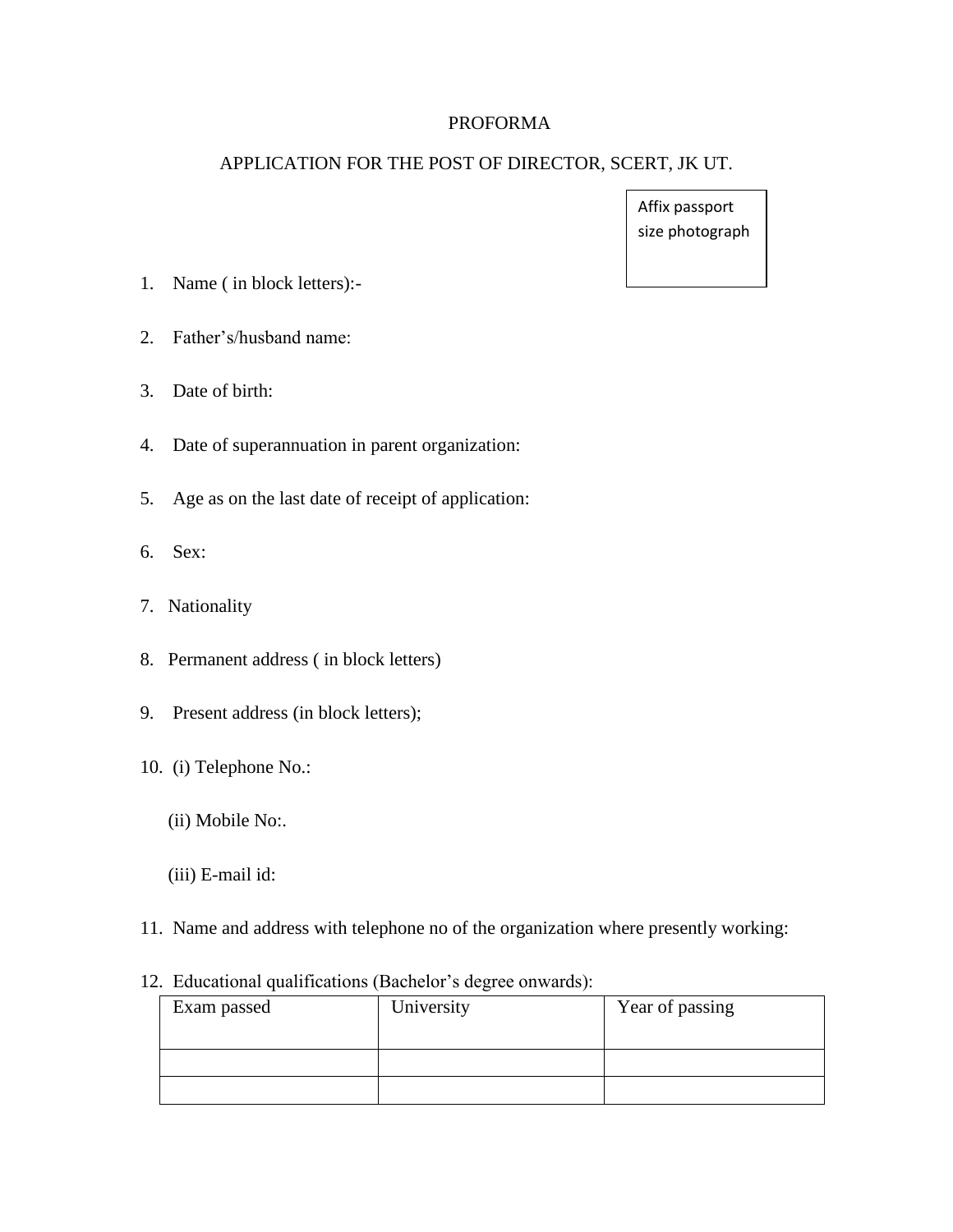|  | 13. Details of posts held (including present post) |  |  |
|--|----------------------------------------------------|--|--|
|  |                                                    |  |  |

| of<br>Name<br>the<br>officer/institution | Post<br>held | From | To | Scale<br>of pay | Whether<br>regular<br><sub>or</sub><br>temporary | Nature<br>of duties |
|------------------------------------------|--------------|------|----|-----------------|--------------------------------------------------|---------------------|
|                                          |              |      |    |                 |                                                  |                     |
|                                          |              |      |    |                 |                                                  |                     |
|                                          |              |      |    |                 |                                                  |                     |
|                                          |              |      |    |                 |                                                  |                     |
|                                          |              |      |    |                 |                                                  |                     |
|                                          |              |      |    |                 |                                                  |                     |
|                                          |              |      |    |                 |                                                  |                     |
|                                          |              |      |    |                 |                                                  |                     |

14. Details of five year's administrative :

- 15. In case, the present employment is held on deputation/contract basis,
	- (i) The date of initial appointment:
	- (ii) Period of appointment on deputation/contract:
	- (iii) Name of the parent office/organization to which you belong:
	- (iv) Please state whether presently working under(indicate the name of your employer against the relevant column)
		- (a) Central Government:
		- (b) State Government:
		- (c) UT Government
		- (d) Autonomous organizations:
		- (e) Government undertakings:
		- (f) Universities:
		- (g) Others:
- 16. Are you in Revised scale of pay as per  $7<sup>th</sup>$  Central Pay Commission? If yes, give the date from which the revision took place and also indicate the pre-revised scale of pay:
- 17. Current total emoluments per month:
- 18. Please indicate whether, you are applying on deputation basis or short term contract basis (officers under Central/State Government are only eligible for deputation. Candidates of non Government organizations are eligible only for Short term contract.
- 19. Any other information not covered above which the candidate desires to provide: (This among other things may include information with regard to (i) Additional academic